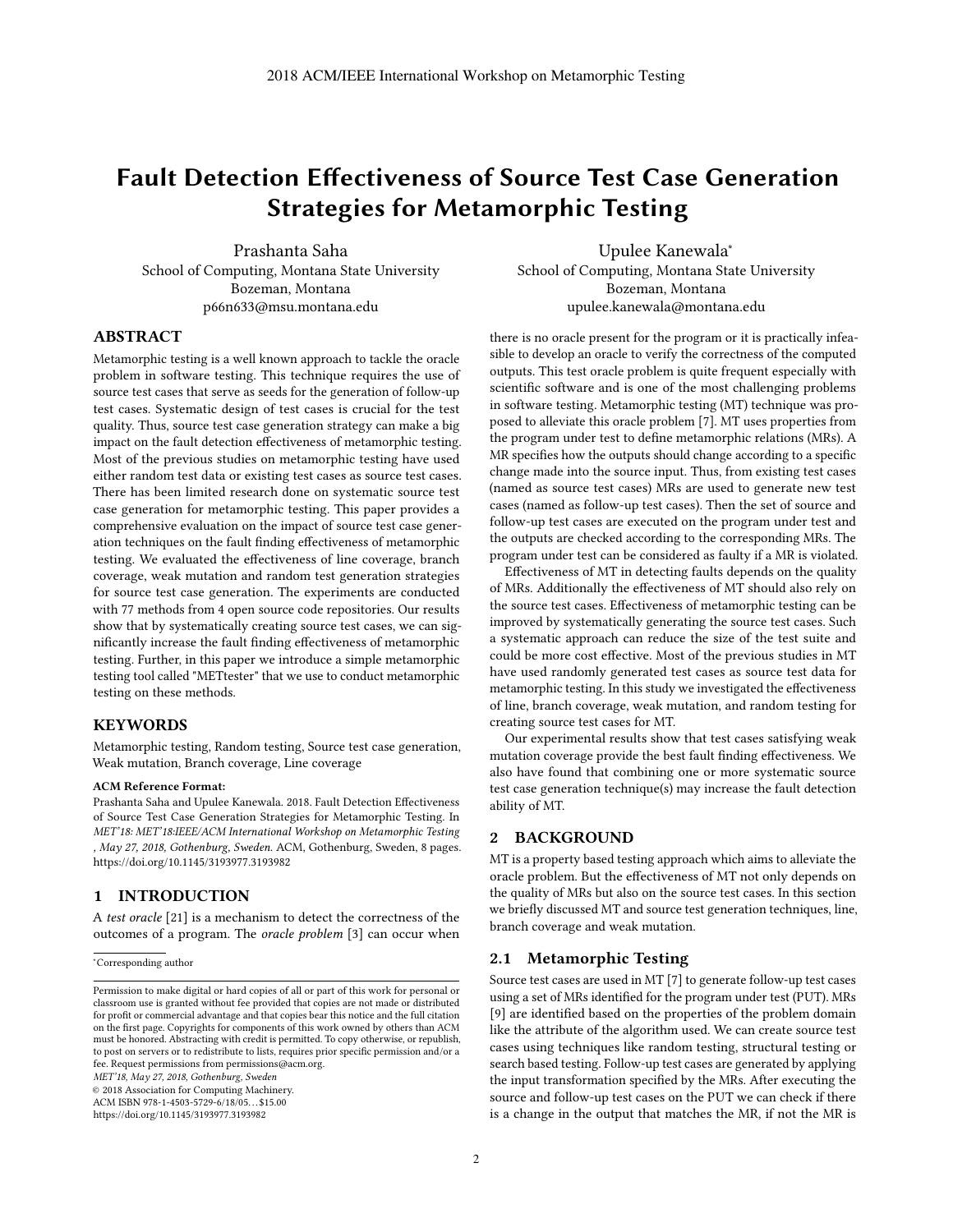considered as violated. Violation of MR during testing indicates fault in the PUT. Since MT checks the relationship between inputs and outputs of a test program, we can use this technique when the expected result of a test program is not known.

For example, in figure 1, a Java method *add\_values* is used to show how source and follow-up test cases work with a PUT. The *add\_values* method sum up all the array element passed as argument. Source test case,  $t = \{3, 43, 1, 54\}$  is randomly generated and tested on *add\_values*. The output for this test case is 101. For this program, when a constant  $c$  is added to the input, the output should increase. This will be used as a MR to conduct MT on this PUT. A constant value 2 is added to this array to create a follow-up test case  $t^{'}$  = {5, 45, 3, 56} and then run on the PUT. The output for this follow-up test case is 109. To satisfy this Addition MR the follow-up test output should be greater than the source output. In this MT example, the considered MR is satisfied for this given source and follow-up test cases.

## **2.2 Source Test Case Generation**

To generate source test cases we have used the EvoSuite [11] tool. EvoSuite is a test generation tool that automatically produces test cases targeting a higher code coverage. EvoSuite uses an evolutionary search approach that evolves whole test suites with respect to an entire coverage criterion at the same time. In this paper we generated source test cases based on line, branch coverage , weak mutation and random testing. Below we briefly describe the systematic approaches used by EvoSuite to generate them.

2.2.1 Line Coverage. In line coverage [18], to cover each line of source code, we need to make sure that each basic code block in a method is reached. In traditional search-based testing, this reachability would be expressed by a combination of branch distance [16] and approach-level. The approach-level measures how distant an individual execution and the target statement are in terms of the control dependencies. The branch distance estimates how distant a predicate (a decision making point) is from evaluation to a desired target result. For example, given a predicate x==6 and an execution with value  $x = 4$ , the branch distance to the predicate valuing true would be  $|4-6|=2$ , whereas execution with value  $x=5$  is closer to being true with a branch distance of |5-6|=1. Branch distance can be measured by applying a set of standard rules [14, 16].

In addition to test case generation, if reformation is a test suite to execute all statements then the approach level is not important, as all statements will be executed by the similar test suite. Hence, we only need to inspect the branch distances of all the branches that are related to the control dependencies of any of the statements in that class. There is a control dependency for some statements for each conditional statement in the code. It is required that the branch of the statement leading to the dependent code is executed. Hence, by executing all the tests in a test suite the line coverage fitness value can be calculated. The minimum branch distances  $d_{min}(b, Suite)$  are calculated for each executed statement among all observed executions to every branch *b* in the collection of control dependent branches  $B_{CD}$ . Thus, the line coverage fitness function is defined as [18]:

$$
f_{LC}(Suite) = v(|NCLs| - |CoveredLines|) + \sum_{b \in B_{CD}} v(d_{min}(b, Suite))
$$

Where *NCLs* are the set of all statements in the class under test (CUT), *CoveredLines* are the total set of covered statements which are executed by each test case in the test suite, and  $v(x)$  is a normalizing function in [0,1] (e.g.  $v(x) = \frac{x}{(x+1)}$ ) [2].

2.2.2 Branch Coverage. The idea of covering branches is well accepted in practice and implemented in popular tools, even though the practical rationale of branch coverage may not always match the more theoretical interpretation of covering all edges of a program's control flow. Branch coverage is often defined as maximizing the number of branches of conditional statements that are executed by a test suite. Thus, a unit test suite is considered as satisfied if and only if its at least one test case satisfies the branch predicate to *true* and at least one test case satisfies the branch predicate to *false*.

The fitness value for the branch coverage is calculated based on a criteria which is how close a test suite is to covering all branches of the CUT. The fitness value of a test suite is calculated by executing all of its test cases, keeping trail of the branch distances  $d(b, Suite)$ for each of the branch in the CUT. Then [18]:

$$
f_{BC}(Suite) = \sum_{b \in B} v(d(b, Suite))
$$

To optimize the branch coverage the following distance is calculated, where  $d_{min}(b, Suite)$  is the minimal branch distance of branch b on all executions for the test suite [18]:

$$
d(b, Suite) = \begin{cases} 0 & \text{if the branch has been covered,} \\ v(d_{min}(b, Suite)) & \text{if the predicate has been executed at least twice,} \\ 1 & \text{otherwise,} \end{cases}
$$

Here it is needed to cover the *true* and *false* evaluation of a predicate, so that a predicate must be executed at least twice by a test suite. If the predicate is executed only once, then in theory the searching could oscillate between *true* and *false*.

2.2.3 Weak Mutation. Test case generation tools prefer to generate values that satisfy the constraints or conditions, rather than developers preferred values like boundary cases. In weak mutation a small code modification is applied to the CUT and then force the test generation tool to generate such values that can distinguish between the original and the mutant. If the execution of a test case on the mutant leads to a different state than the execution on the CUT than a mutant is considered to be "killed" in the weak mutation. A test suite satisfies the weak mutation criterion if and only if at least one test case kill each mutant for the CUT.

Infection distance is measured with respect to a set of mutation operator which guides to calculate the fitness value for the weak mutation criterion. Here inference of a minimal infection distance function  $d_{min}(\mu, Suite)$  exists and define [18]: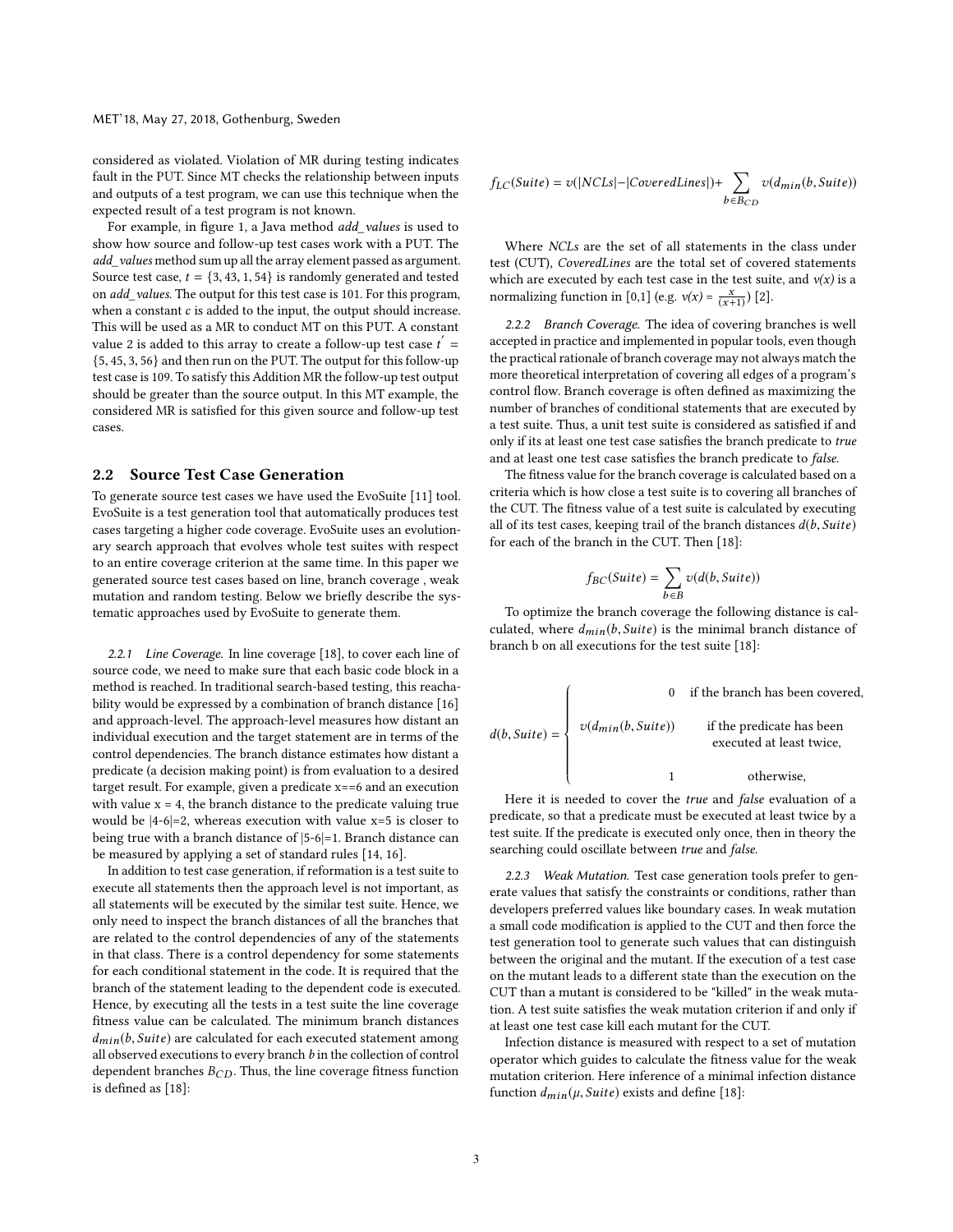

**Figure 1: Test Source and follow-up inputs on PUT.**

 $d_w(\mu, Suite) =$ ⎧⎪⎪⎨ 1 if mutant  $\mu$  was not reached,

 $\overline{\mathcal{L}}$  $v(d_{min}(\mu, Suite))$  if mutant  $\mu$  was reached.

This results in the following fitness function for weak mutation [18]:

$$
f_{WM}(Suite) = \sum_{\mu \in M_c} d_w(\mu, Suite)
$$

Where  $M_c$  is the set of all mutants generated for the CUT.

## **3 EVALUATION METHOD**

We conducted a set of experiments to answer the following research questions:

- **RQ1:** Which source test case generation technique(s) is/are most effective for MT in terms of fault detection?
- **RQ2:** Can the best performing source test case generation technique be combined to increase the fault finding effectiveness of MT?
- **RQ3:** Does the fault detection effectiveness of an individual MR change with the source test generation method?
- **RQ4:** How does the source test suite size differ for each source test generation technique?

## **3.1 Code Corpus**

We built a code corpus containing 77 functions that take numerical inputs and produce numerical outputs . We obtained these functions from the following open source projects:

- **The Colt Project**1**:** A set of open source libraries written for high-performance scientific and technical computing in Java.
- **Apache Mahout<sup>2</sup>:** A machine learning library written in Java.
- **Apache Commons Mathematics Library**3**:** A library of lightweight and self-contained mathematics and statistics components written in the Java.

We list these functions in Table 2. Functions in the code corpus perform various calculations using sets of numbers such as calculating statistics (e.g. average, standard deviation and kurtosis),

**METtester XML Parser Follow-up Test Case** Generation Output Input Test File Cases  $(.xml)$ Run Source & Pass/Fail Follow-up Test cases on System Programs **Compare Results of** Source & Follow-up **Test Cases** 

**Figure 2: METtester Architecture.**

calculating distances (e.g. Manhattan and Tanimoto) and searching/sorting. Lines of code of these functions varied between 4 and 52, and the number of input parameters for each function varied between 1 and 4.

## **3.2 METtester**

METtester [17] is a simple tool that we are developing to automate the MT process on a given Java program. This tool allows users to specify MRs and source test cases through a simple XML file. METtester transforms the source test cases according to the specified MRs and conducts MT on the given program. Figure 2 shows the high level architecture of the tool. Below we describe the important components of the tool:

• **XML input file:** User will provide information (Figure 3) regarding method names to test, source test inputs, MRs, and the number of test cases to run.

<sup>1</sup>http://acs.lbl.gov/software/colt/

<sup>2</sup>https://mahout.apache.org/

<sup>3</sup>http://commons.apache.org/proper/commons-math/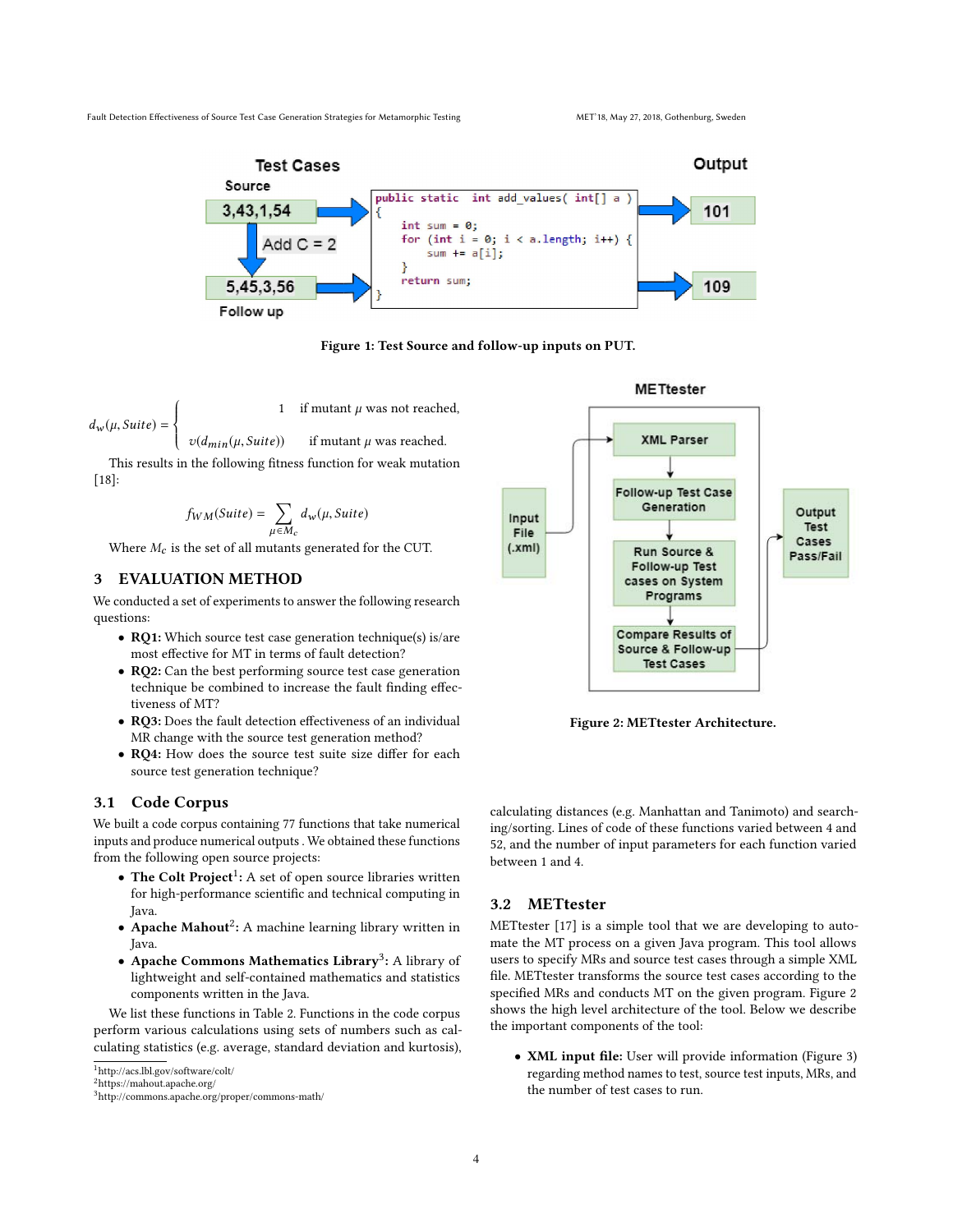MET'18, May 27, 2018, Gothenburg, Sweden

| xml version="1.0" encoding="UTF-8"?   |
|---------------------------------------|
| <testdescriptor></testdescriptor>     |
| <methoddescriptor></methoddescriptor> |
| <methodname>add_values</methodname>   |
| <inputparam>1</inputparam>            |
| <inputdatatype>int,[]</inputdatatype> |
| <inputdescriptor></inputdescriptor>   |
| <input/> 0,0,0,0,0,0,0,0,0,0,0        |
|                                       |

#### **Figure 3: An example of the XML input given to METtester.**

- **XML file parsing:** Xmlparser class in our tool will parse information from the .xml file and process those. Then that information will be sent to the Follow-up test case generation module.
- **Follow-up test Case Generation:** In this module followup test cases are generated based on the provided MRs and the source test cases.
- **Execute Source & Follow-up test cases on the PUT:** After generation of the follow-up test cases METtester will run both the source and follow-up test cases individually into the system programs and return outputs from the programs.
- **Compare Source & Follow-up test results:** After getting the test results from the test program METtester will compare those results with the MR operators mentioned in the xml file. If it satisfies the MR property then the class will flag the test case as "Pass". If it fails to satisfy the MR property class will flag it as "Fail" which means there is fault in the program.

## **3.3 Experimental Setup**

For the 77 methods described in Section 3.1 we generated a total of 7446 mutated versions using the  $\mu$ Java mutation tool [15]. We used the following six metamorphic relations that were used in previous studies to test these functions [13]. Suppose our source test case is  $X = \{x_1, x_2, x_3, ..., x_n\}$  where  $x_i \geq 0, 0 \leq i \leq n$ . Let source and follow-up outputs be  $O(X)$  and  $O(Y)$  respectively:

- **MR Addition:** add a positive constant C to the source test case and the follow-up test case will be  $Y = \{x_1 + C, x_2 + C\}$  $C, x_3 + C, ..., x_n + C$ . Then  $O(Y) \ge O(X)$ .
- **MR Multiplication:** multiply the source test case by a positive constant C and the follow-up test case will be  $Y =$  ${x_1 * C, x_2 * C, x_3 * C, ..., x_n * C}.$  Then  $O(Y) \ge O(X)$ .
- **MR Shuffle:** randomly permute the elements in the source test case. The follow-up test case can be  $Y = \{x_3, x_1, x_n, ..., x_2\}$  $}$ . Then  $O(Y) = O(X)$ .
- **MR Inclusive:** include a new element  $x_{n+1} \ge 0$  to the source test case and the follow-up test case will be  $Y =$  ${x_1, x_2, x_3, ..., x_n, x_{n+1}}$ . Then  $O(Y) \ge O(X)$ .
- **MR Exclusive:** exclude an existing element from the source test case and the follow-up test case will be  $Y = \{x_1, x_2, x_3, \ldots,$  $x_{n-1}$ . Then  $O(Y) \leq O(X)$ .
- **MR Invertive:** take the inverse of each element of source test case. Then the follow-up test case will be  $Y = \frac{1}{x_1}, \frac{1}{x_2}$ ,  $1/x_3, ..., 1/x_n$ . Then  $O(Y) \leq O(X)$ .

For each of the methods, we used EvoSuite [11] described in section 2.2 to generate test cases targeting line, branch and weak mutation coverage. We used the generated test cases as the source test cases to conduct MT on the methods using the MRs described using METtester. Further, we randomly generated 10 test cases for each method to use as source test cases, to be used as the baseline.

## **4 RESULTS AND DISCUSSION**

## **4.1 Effectiveness of the Source Test Case Generation Techniques**

Figure 4 shows the overall mutant killing rates for the four source test generation techniques. Among all test case generation techniques, weak mutation performed best by killing 68.7% mutants. Random tests killed 41.5% of the mutants. Table 1 lists the number of methods that reported the highest mutant kill rates for each type of test generation technique. For some methods, several source test generation techniques gave the same best performance.Therefore, Figure 5 shows a Venn diagram of all the possible logical relations between the best performing source test generation techniques for the set of methods. Weak mutation based test generation technique reported the highest kill rate in 41 (53%) methods, whereas random testing reported the highest kill rate only in 13 (17%) methods. Therefore these results suggest that weak mutation based source test case generation is more effective in detecting faults with MT.



**Figure 4: Total % of mutants killed by each source test suite generation technique.**

**Table 1: Total number of methods having the highest mutants kill rate for each source test generation techniques.**

| Total Methods Weak mutation Line Branch Random |  |    |  |
|------------------------------------------------|--|----|--|
| 41                                             |  | 29 |  |
|                                                |  |    |  |

**RQ1:** Weak mutation based test suites have the highest fault detection rate for majority of the methods

## **4.2 Fault Finding Effectiveness of Combined Source Test Cases**

To observe whether combining source test case generation techniques will achieve a higher fault detection rate, we combined the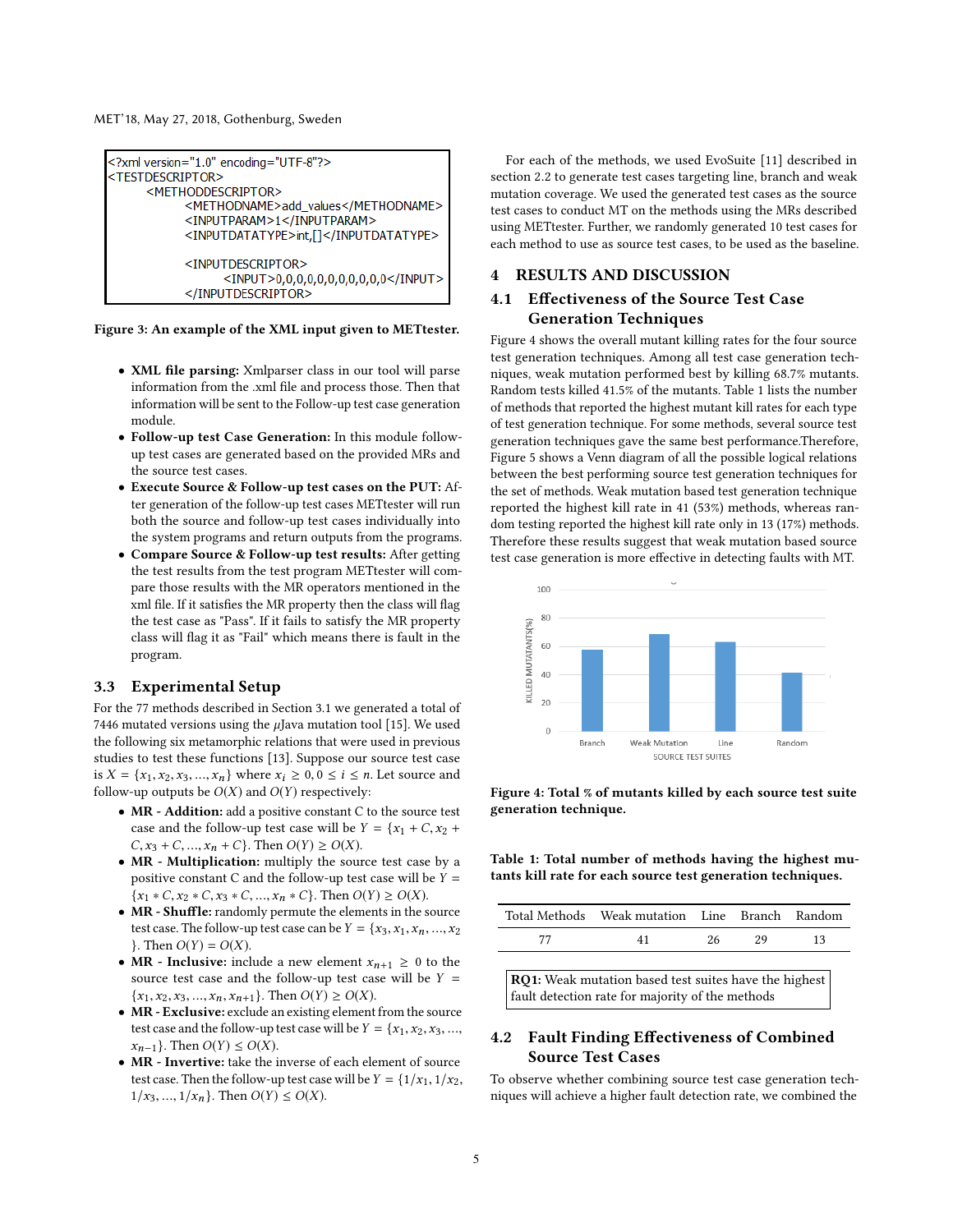# **Table 2: All methods with Mutants kill rates and test suite size for each Source test case generation technique**

|                                                                                                                                         | Branch         |                                        | weak mutation  |                                | Line           |                                  | Random         |              |
|-----------------------------------------------------------------------------------------------------------------------------------------|----------------|----------------------------------------|----------------|--------------------------------|----------------|----------------------------------|----------------|--------------|
| Method name                                                                                                                             | Killrate       | No.                                    | Killrate       | No.                            | Killrate       | No.                              | Killrate       | No.          |
|                                                                                                                                         | (%)            | of                                     | (%)            | οf                             | $(\%)$         | of                               | $(\%)$         | of           |
|                                                                                                                                         |                | Test                                   |                | Test                           |                | Test                             |                | Test         |
|                                                                                                                                         |                | Cases                                  |                | Cases                          |                | Cases                            |                | Cases        |
| add_values (Add elements in an array)                                                                                                   | 63.63          | $\mathbf 1$                            | 63.63          | $\mathbf{1}$                   | 54.54          | $\mathbf{1}$                     | 30             | 10           |
| array_calc1                                                                                                                             | 33.33          | 1                                      | 33.33          | $\mathbf{1}$                   | 46.15          | 1                                | 52.10          | 10           |
| array_copy (Deep copy an array)                                                                                                         | 56.00          | $\mathbf 1$<br>$\mathbf{1}$            | 64.00          | $\mathbf{1}$                   | 64.00          | $\mathbf{1}$                     | 0.00           | 10<br>10     |
| average (Average of an array)<br>bubble (Implements bubble sort)                                                                        | 38.10<br>51.40 | $\mathbf 1$                            | 73.80<br>44.95 | $1\,$<br>3                     | 42.86<br>36.69 | $\mathbf{1}$<br>$\mathbf{1}$     | 28.20<br>16.90 | 10           |
| cnt_zeroes (Count zero in an array)                                                                                                     | 41.00          | 1                                      | 51.30          | $\,2$                          | 38.46          | $\mathbf{1}$                     | 0.00           | 10           |
| count_k (Occurrences of k in an array)                                                                                                  | 31.80          | $\mathbf{1}$                           | 36.36          | $\,2$                          | 34.09          | $\mathbf{1}$                     | 50.00          | 10           |
| count_non_zeroes (Count non zero element in array)                                                                                      | 41.00          | 1                                      | 48.71          | $\,2$                          | 51.28          | $1\,$                            | 22.20          | 10           |
| dot_product                                                                                                                             | 63.00          | $\mathbf 1$                            | 60.87          | $\mathbf{1}$                   | 56.52          | $\mathbf{1}$                     | 22.20          | 10           |
| elementwise_max (Elementwise maximum)                                                                                                   | 46.30          | $\overline{c}$                         | 68.51          | 3                              | 83.33          | $\,2$                            | 0.00           | 10           |
| elementwise_min (Elementwise minimum)                                                                                                   | 44.40          | $\mathbf 1$<br>$\mathbf 1$             | 55.56          | $\,1\,$<br>$\mathbf{1}$        | 55.56          | $\mathbf{1}$<br>$\mathbf{1}$     | 0.00<br>50     | 10<br>10     |
| find_euc_dist (Euclidean distance between two vectors)<br>find_magnitude (Magnitude of a vector)                                        | 80.10<br>52.10 | $\mathbf 1$                            | 76.39<br>75.00 | $\mathbf{1}$                   | 79.17<br>52.10 | 1                                | 8.69           | 10           |
| find_max (find the maximum value)                                                                                                       | 70.80          | $\mathbf{1}$                           | 50.00          | $\mathbf{1}$                   | 50.00          | $\mathbf{1}$                     | 70.90          | 10           |
| find max2                                                                                                                               | 64.10          | $\mathbf 1$                            | 71.84          | $\,2$                          | 67.96          | $\mathbf{1}$                     | 98.40          | 10           |
| find_median (Find median value in an array)                                                                                             | 48.70          | $\overline{c}$                         | 98.93          | 3                              | 41.71          | 2                                | 53.10          | 10           |
| find_min (Find minimum value in an array)                                                                                               | 40.40          | 1                                      | 61.70          | $1\,$                          | 57.45          | $1\,$                            | 83.80          | 10           |
| geometric_mean (Returns the geometric mean of the entries in the input array)                                                           | 51.20          | $\mathbf 1$                            | 53.66          | $\mathbf{1}$                   | 95.12          | $\mathbf{1}$                     | 65.40          | 10           |
| hamming_dist (Hamming distance between two vectors)                                                                                     | 40.90          | $\mathbf{1}$                           | 84.09          | 3                              | 59.09          | $\,2$                            | 15.90          | 10           |
| insertion_sort (Implements insertion sort)                                                                                              | 43.60          | $\mathbf 1$<br>1                       | 42.55          | $\,2$<br>$\,2$                 | 37.23          | $\mathbf{1}$                     | 32.65<br>0.00  | 10<br>10     |
| manhattan_dist (Manhattan distance between two vectors)<br>mean_absolute_error (Measure of difference between two continuous variables) | 53.30<br>37.50 | $\mathbf{1}$                           | 61.36<br>41.07 | $\,2$                          | 53.30<br>39.29 | $\mathbf{1}$<br>$\mathbf{1}$     | 0.00           | 10           |
| selection_sort (Implements selection sort)                                                                                              | 41.30          | 1                                      | 41.30          | $\,2$                          | 39.40          | $1\,$                            | 21.60          | 10           |
| sequential_search (Finding a target value within a list)                                                                                | 37.20          | $\boldsymbol{2}$                       | 25.58          | 3                              | 30.23          | $\,2$                            | 37.50          | 10           |
| set_min_val (Set array elements less than k equal to k)                                                                                 | 51.20          | $\boldsymbol{2}$                       | 58.14          | $\,2$                          | 30.23          | $\mathbf{1}$                     | 100            | 10           |
| shell_sort (Implements shell sort)                                                                                                      | 43.70          | $\mathbf 1$                            | 42.51          | $\mathbf{1}$                   | 43.11          | $\mathbf{1}$                     | 0.00           | 10           |
| variance (Returns the variance from a standard deviation)                                                                               | 26.10          | $\mathbf 1$                            | 39.86          | $\mathbf{1}$                   | 30.40          | $\mathbf{1}$                     | 25.70          | 10           |
| weighted_average (A mean calculated by giving values in a data set)                                                                     | 86.10          | $\mathbf 1$                            | 56.94          | $\mathbf{1}$                   | 86.10          | 1                                | 21.20          | 10           |
| manhattanDistance (The distance between two points in a grid)                                                                           | 48.89<br>39.08 | $\mathbf{1}$<br>$\overline{c}$         | 77.78          | $\,2$<br>5                     | 22.22          | $\mathbf{1}$<br>$\,2$            | 9.10<br>2.00   | 10<br>10     |
| chebyshevDistance (Distance metric defined on a vector space)<br>tanimotoDistance (a proper distance metric)                            | 30.21          | $\boldsymbol{2}$                       | 43.68<br>32.97 | 5                              | 35.63<br>44.50 | $\,2$                            | 5.60           | 10           |
| errorRate                                                                                                                               | 61.04          | 3                                      | 58.44          | $\boldsymbol{2}$               | 58.44          | $\,2$                            | 0.00           | 10           |
| sum                                                                                                                                     | 50.00          | $\mathbf 1$                            | 77.78          | $\mathbf{1}$                   | 50.00          | $\mathbf{1}$                     | 35.30          | 10           |
| distance1 (Compute the distance between the instance and another vector)                                                                | 53.33          | $\,1$                                  | 80.00          | $1\,$                          | 53.33          | $1\,$                            | 14.8           | 10           |
| distanceInf (Compute the distance between the instance and another vector)                                                              | 46.67          | $\mathbf 1$                            | 46.67          | $\mathbf{1}$                   | 46.67          | $\mathbf{1}$                     | 14.8           | 10           |
| ebeadd (Creates an array whose contents will be the element-by-element addition of the arguments)                                       | 92.68          | $\overline{\mathbf{c}}$                | 100.00         | 3                              | 100.00         | $\,2$                            | 15.8           | 10           |
| ebedivide (Creates an array whose contents will be the element-by-element division)                                                     | 100.00         | $\overline{c}$                         | 100.00         | 5                              | 100.00         | 2                                | 26.8           | 10           |
| ebemultiply (Creates an array whose contents will be the element-by-element multiplication)                                             | 100.00         | $\overline{\mathbf{c}}$<br>$\mathbf 1$ | 100.00         | 3                              | 92.68          | $\,2$<br>$\overline{4}$          | 15<br>0.8      | 10<br>$10\,$ |
| safeNorm (Returns the Cartesian norm)<br>scale(Create a copy of an array scaled by a value)                                             | 14.78<br>48.72 | $\mathbf 1$                            | 98.63<br>58.97 | 5<br>3                         | 97.08<br>53.85 | $\mathbf{1}$                     | 47.8           | 10           |
| entropy                                                                                                                                 | 88.42          | $\mathbf 1$                            | 88.42          | $\,2$                          | 88.42          | $\mathbf{1}$                     | 42.9           | 10           |
|                                                                                                                                         | 93.55          | $\overline{\mathbf{c}}$                | 95.16          | $\,2$                          | 93.55          | $\mathbf{1}$                     | 20.9           | 10           |
| calculateAbsoluteDifferences                                                                                                            | 60.98          | $\mathbf 1$                            | 60.98          | $1\,$                          | 60.98          | 1                                | $\Omega$       | 10           |
| evaluateHoners                                                                                                                          | 46.03          | $\mathbf{1}$                           | 79.37          | $\mathbf{1}$                   | 47.62          | $\mathbf{1}$                     | 80.4           | 10           |
| evaluateInternal                                                                                                                        | 95.25          | $\mathbf{1}$                           | 93.47          | $\,2$                          | 95.55          | $\mathbf{1}$                     | 90.6           | 10           |
| evaluateNewton                                                                                                                          | 80.00          | $\mathbf 1$                            | 65.71          | $\mathbf{1}$                   | 64.29          | $\mathbf{1}$                     | 76.8<br>40     | 10           |
| meanDifference (Returns the mean of the (signed) differences)<br>equals                                                                 | 40.00<br>22.50 | 1<br>3                                 | 80.00<br>27.50 | $\mathbf{1}$<br>$\overline{4}$ | 40.00<br>21.25 | $\mathbf{1}$<br>3                | 100            | 10<br>10     |
| chiSquare (Implements Chi-Square test statistics)                                                                                       | 96.41          | $\,2$                                  | 96.41          | $\,2$                          | 96.41          | $\,2$                            | 65.6           | 10           |
| partition                                                                                                                               | 43.26          | 5                                      | 95.81          | 5                              | 28.84          | 3                                | 88.1           | 10           |
| evaluateWeightedProduct                                                                                                                 | 30.61          | $\overline{\mathbf{c}}$                | 40.82          | $\,2$                          | 42.86          | $\,2$                            | 2              | 10           |
| autoCorrelation (Returns the auto-correlation of a data sequence)                                                                       | 25.20          | $\overline{c}$                         | 93.50          | $\,2$                          | 43.09          | $\mathbf{1}$                     | 79.40          | 10           |
| covariance (Returns the covariance of two data sequences)                                                                               | 24.84          | $\mathbf 1$                            | 23.57          | $\mathbf{1}$                   | 23.57          | $\mathbf{1}$                     | 86.70          | 10           |
| durbinWatson (Durbin-Watson computation)                                                                                                | 0.00<br>74.00  | $\bf{0}$<br>1                          | 33.77<br>74.00 | $1\,$<br>$1\,$                 | 0.00<br>76.00  | $\boldsymbol{0}$<br>$\mathbf{1}$ | 14.10<br>42.50 | 10<br>10     |
| harmonicMean (Returns the harmonic mean of a data sequence)<br>kurtosis (Returns the kurtosis (aka excess) of a data sequence)          | 93.84          | $\mathbf 1$                            | 93.84          | $\mathbf{1}$                   | 97.16          | $\mathbf{1}$                     | 34.80          | 10           |
| lag1 (Returns the lag-1 autocorrelation of a dataset)                                                                                   | 99.55          | $\mathbf 1$                            | 32.70          | $1\,$                          | 89.55          | $\mathbf{1}$                     | 33.70          | 10           |
| max (Returns the largest member of a data sequence)                                                                                     | 51.72          | 1                                      | 56.90          | $1\,$                          | 51.72          | 1                                | 96.60          | 10           |
| meanDeviation (Returns the mean deviation of a dataset)                                                                                 | 54.39          | $\mathbf{1}$                           | 33.33          | $1\,$                          | 28.07          | $\mathbf{1}$                     | 78.30          | 10           |
| min (Returns the smallest member of a data sequence)                                                                                    | 67.41          |                                        | 81.03          | $\,2$                          | 70.69          | $\mathbf{1}$                     | 96.60          | 10           |
| polevl                                                                                                                                  | 94.23          | $\overline{\mathbf{c}}$                | 88.46          | $1\,$                          | 88.46          | $\,2$                            | 45.50          | 10           |
| pooledMean (Returns the pooled mean of two data sequences)                                                                              | 36.43          | 1                                      | 34.88          | $\,1\,$                        | 34.88          | $1\,$                            | 19.30          | 10           |
| pooledVariance (Returns the pooled variance of two data sequences)<br>power                                                             | 43.08<br>53.33 | $\mathbf 1$<br>1                       | 47.83<br>53.33 | $\mathbf{1}$<br>$1\,$          | 47.83<br>53.33 | $\mathbf{1}$<br>$1\,$            | 31.10<br>15.80 | 10<br>10     |
| product (Returns the product)                                                                                                           | 50.00          | $\mathbf 1$                            | 50.00          | $\mathbf{1}$                   | 50.00          | $\mathbf{1}$                     | 94.70          | 10           |
| quantile (Returns the phi-quantile)                                                                                                     | 40.13          | $\boldsymbol{2}$                       | 40.76          | $\boldsymbol{2}$               | 32.48          | $\,2$                            | 40.00          | 10           |
| sampleKurtosis (Returns the sample kurtosis (aka excess) of a data sequence)                                                            | 93.86          | $\mathbf 1$                            | 93.86          | $\mathbf{1}$                   | 92.98          | $\,1\,$                          | 85.10          | $10\,$       |
| sampleSkew (Returns the sample skew of a data sequence)                                                                                 | 89.47          | 1                                      | 89.47          | $\mathbf{1}$                   | 97.37          | $\mathbf{1}$                     | 89.50          | 10           |
| sampleVariance (Returns the sample variance of a data sequence)                                                                         | 75.31          | 1                                      | 75.31          | $1\,$                          | 12.35          | $\mathbf{1}$                     | 71.20          | 10           |
| skew (Returns the skew of a data sequence)                                                                                              | 93.88          | 1                                      | 93.88          | $1\,$                          | 93.88          | $\mathbf{1}$                     | 48.80          | 10           |
| square<br>standardize (Modifies a data sequence to be standardized)                                                                     | 47.37          | $\mathbf 1$                            | 47.37          | $1\,$                          | 57.89          | $\mathbf{1}$                     | 5.30           | 10           |
| sumOfLogarithms (Returns the sum of logarithms of a data sequence)                                                                      | 89.26<br>75.00 | 1<br>$\mathbf 1$                       | 89.26<br>68.75 | $\mathbf{1}$<br>$1\,$          | 91.95<br>68.75 | $\mathbf{1}$<br>$1\,$            | 77.60<br>21.90 | 10<br>10     |
| sumOfPowerOfDeviations                                                                                                                  | 68.75          | $\mathbf 1$                            | 52.08          | $\mathbf{1}$                   | 75.00          | $\mathbf{1}$                     | 64.90          | 10           |
| weightedMean (Returns the weighted mean of a data sequence)                                                                             | 77.46          | 1                                      | 77.46          | $\,1\,$                        | 77.46          | $1\,$                            | 65.00          | 10           |
| weightedRMS (Returns the weighted RMS (Root-Mean-Square) of a data sequence)                                                            | 86.96          | $\mathbf 1$                            | 86.96          | $1\,$                          | 86.96          | $\mathbf{1}$                     | 43.30          | 10           |
| winsorizedMean (Returns the winsorized mean of a sorted data sequence)                                                                  | 33.00          | 1                                      | 37.93          | $\,1\,$                        | 34.48          | $\mathbf{1}$                     | $0.00\,$       | $10\,$       |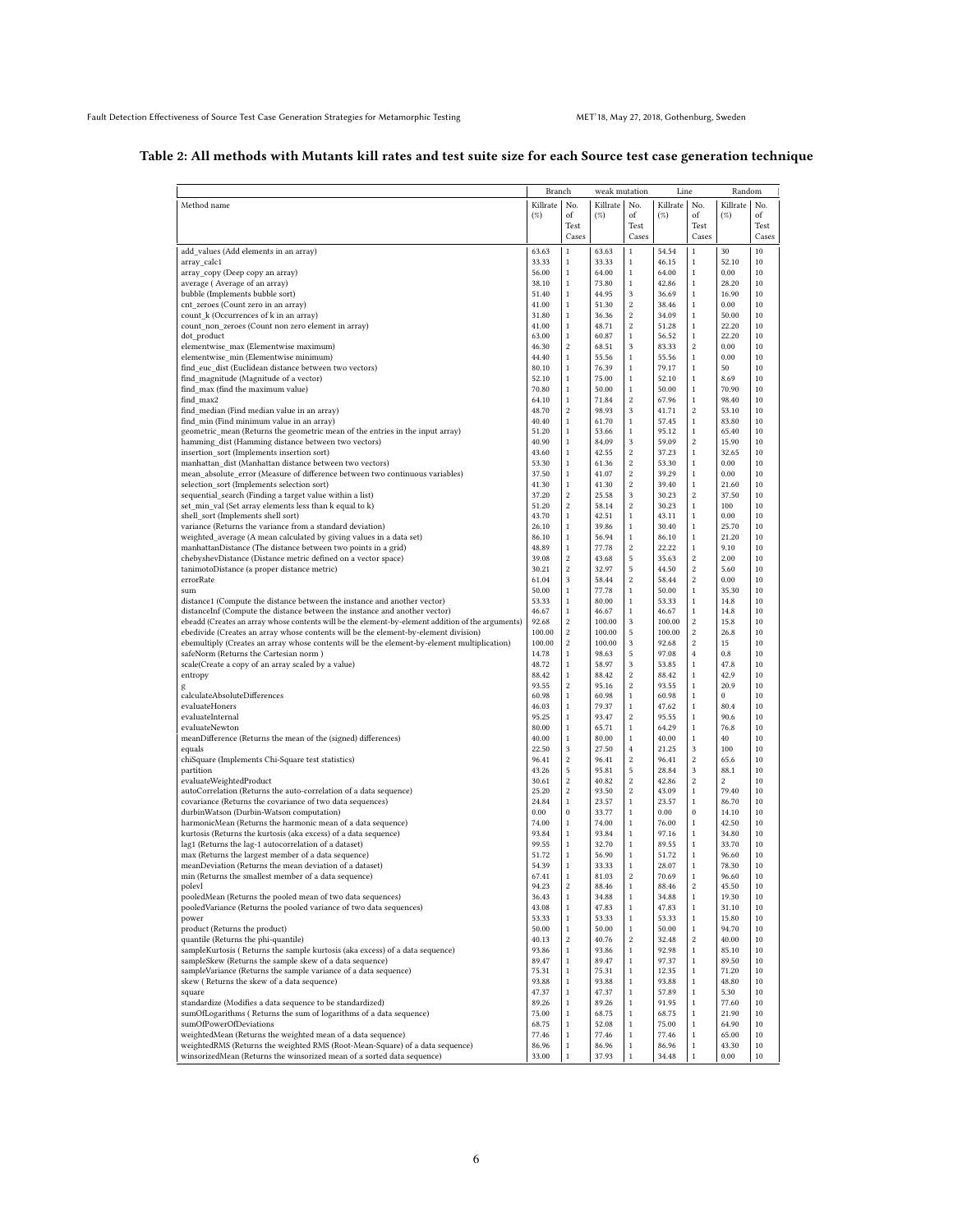MET'18, May 27, 2018, Gothenburg, Sweden



#### **Figure 5: Venn Diagram for all the combinations of source test suites that performed best for each individual methods.**

best performing source test generation technique, weak mutation, with the other source test generation techniques. Table 3 shows the total percentage of mutants killed with each combined test suite. Combination of weak mutation and random test cases has the greater percentage of mutants kill rate (74.91) than combination of line (72.87) and branch (74.6) separately with weak mutation. If we combine all of the three strategies it slightly increases the total percentage of killed mutants (75.98) but there are few things to be considered, like combined test suite size.

## **Table 3: Total % of mutants killed after combining Weak Mutation, Line, Branch Coverage, and Random Testing**

| Weak<br>Mutation<br>$+Line(\%)$ | Weak<br>Mutation<br>$+B$ ranch $(\%)$ | Weak<br>Mutation<br>$+$ Line $+$<br>Branch $(\%)$ | Weak Mu-<br>tation+<br>$Random(\%)$ |
|---------------------------------|---------------------------------------|---------------------------------------------------|-------------------------------------|
| 72.87                           | 74.6                                  | 75.98                                             | 74.91                               |

**RQ2:** Combining weak mutation test cases with random test cases will lead to detect more faults

## **4.3 Fault Finding Effectiveness of Individual MRs**

To see how each source test case generation technique performs with individual MRs, Figure 6 illustrates the percentage of mutants killed by all six MRs separately using weak mutation, line, branch coverage and random test suites. Weak mutation has the highest percentage of killed mutants in all the six MRs. Specifically with multiplication and invertive MRs, the weak mutation test suite surpasses others on mutants' killing rate. But line coverage based test suites were similar to weak mutation on killing mutants with addition, shuffle, inclusive and exclusive MRs. For exclusive MR, all the test suites performed almost similarly.

**RQ3:** Weak mutation killed highest number of mutants in all the MRs

## **4.4 Impact of Source Test Suite Size**

Table 4 compares the coverage criteria in terms of the total number of tests generated, their average and median test suite size of the individual methods. In addition, in columns Smaller, Equal, and Larger we compare whether the size of the weak mutation test suites are smaller, equal or larger than those produced by other source test case generation techniques. And p-value column shows the p-value computed using the paired t-test between weak mutation - line and weak mutation -branch. We are not comparing random test suites here, because we intentionally generated 10 random test cases for each method. Weak Mutation leads to larger test suites than branch and line coverage and on average, number of test cases produced for weak mutation are larger than those produced for branch and line coverage. The total number of test cases are also relatively larger for weak mutation compared to line and branch coverage.

**RQ4:** Weak Mutation generated a higher number of test cases

## **5 THREATS TO VALIDITY**

Threats to *internal validity* may result from the way empirical study was carried out. EvoSuite and our experimental setup have been carefully tested, although testing can not definitely prove the absence of defects.

Threats to *construct validity* may occur because of the third party tools we have used. The EvoSuite tool has been used to generate source test cases for line, branch and weak mutation test generation techniques. Further, we used the  $\mu$ Java mutation tool to create mutants for our experiment. To minimize these threats we verified that the results produced by these tools are correct by manually inspecting randomly selected outputs produced by each tool.

Threats to *external validity* were minimized by using the 77 methods was employed as case study, which is collected from 4 different open source project classes. This provides high confidence in the possibility to generalize our results to other open source software. We only used the EvoSuite tool to generate test cases for our major experiment. But we also used the JCUTE [20] tool to generate branch coverage based test suites for our initial case study and also observed similar results.

## **6 RELATED WORK**

Most contributions on MT use either random generated test data or existing test suites for the generation of source test cases. Not much research has been done on systematic generation of source test cases for MT. Gotlieb and Botella [12] presented an approach called *Automated Metamorphic Testing* where they translated the code into an equivalent constraint logic program and tried to find test cases that violates the MRs. Chen et al. [8] compared the effectiveness of random testing and "special values" as source test cases for MT. Special values are inputs where the output is well known for a particular method. Wu et al.[22] proved that random test cases are more effective than those test cases that are derived from "special values". Segura et al. [19] also compared the effectiveness of random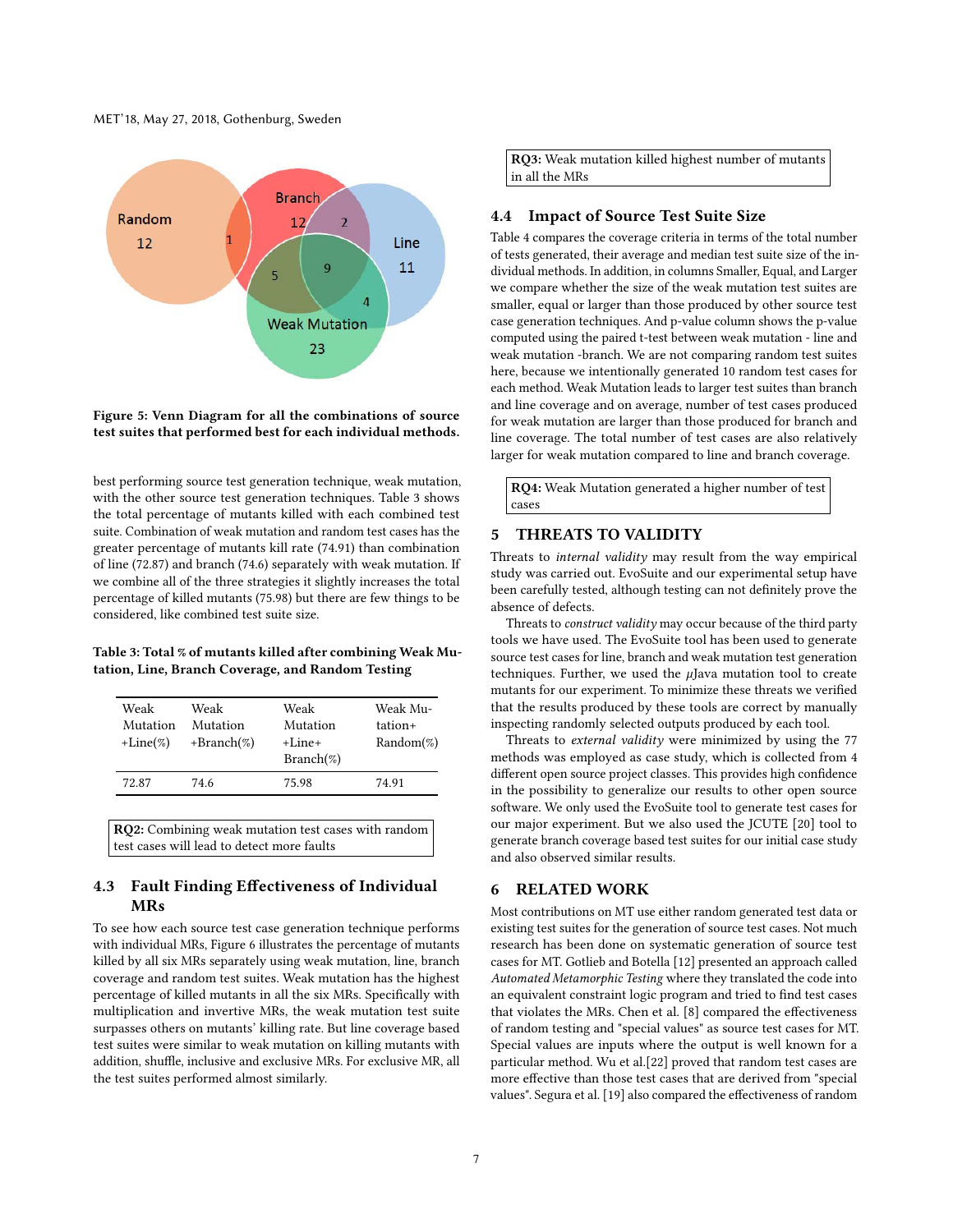

 $Branch$ ■ Line  $\blacksquare$  Weak mutation  $\blacksquare$  Random

**Figure 6: % of Mutants killed by all six MRs using 4 test suite strategies (Branch, Line Coverage, Weak Mutation and Random)**

| <b>Test Suites</b> | Total Number of Test Cases Average Size Median size Std Dev |      |    |      | Smaller                  |        | Equal Larger | p-value   |
|--------------------|-------------------------------------------------------------|------|----|------|--------------------------|--------|--------------|-----------|
| Weak mutation      | 135                                                         | 1.75 |    | 1.13 | $\overline{\phantom{a}}$ | $\sim$ |              |           |
| Line               | 97                                                          | 1.26 |    | 0.67 |                          | 45     | 31           | 3.102e-07 |
| branch             | 99                                                          | 1.29 |    | 0.59 |                          | 49     | 26           | 1.375e-05 |
| Random             | 770                                                         | 10   | 10 |      |                          |        |              | -         |

**Table 4: Average test suites size for Weak mutation, Line coverage, Branch coverage and Random**

testing with manually generated test suites for MT. Their results showed that randomly generated test suites are more effective in detecting faults than manually designed test suites. They also observed that combining random testing with manual tests provides better fault detection ability than random testing only.

Batra and Sengupta [5] proposed genetic algorithm to generate test cases maximizing the paths traversed in the program under test for MT. Chen et al. [6] also addressed the same problem from a different prospective. They proposed partitioning the input domain of the PUT into multiple equivalence classes for MT. They proposed an algorithm which will generate test cases which will cover those equivalence classes. They were able to generate test cases that provide high fault detection rate. Symbolic Execution was used to construct MRs and their corresponding source test cases by Dong and Zhang [10]. Program paths were first analyzed to generate symbolic inputs and then, these symbolic inputs were used to construct MRs. In the final step, source test cases were generated by replacing the symbolic inputs with real values.

Barus et al. [4] applied the Adaptive Random Testing (ART) over the random testing (RT) to find the effectiveness of source test case generation on MT. Their results showed that ART outperforms RT on enhancing the effectiveness of MT. Alatawi et al. [1] used the automated test input generation technique called dynamic symbolic execution (DSE) to generate the source test inputs for metamorphic testing. Their results showed that DSE improves the coverage and fault detection rate of metamorphic testing compared to random testing using significantly smaller test suites. Compared to them, in this work, we evaluate the effectiveness of four commonly used coverage criteria for automated source test case generation.

#### **7 CONCLUSIONS & FUTURE WORK**

In this study we empirically evaluated the fault finding effectiveness of four different source test case generation strategies for MT: line, branch, weak mutation and random.

Our results show that weak mutation coverage based test generation can be an effective source test case generation technique for MT than the other techniques. Our results also show that the fault finding effectiveness of MT can be improved by combining source tests generated for weak mutation coverage with randomly generated source test cases.

Further, in this paper we introduce a MT tool called "METtester." We plan to incorporate the investigated automated source test generation techniques into this tool. We also plan to extend the current case study to larger code bases and experiment with more source test generation techniques such as adaptive random test generation and data flow based test generation. Further, we plan to analyze the impact of the coverage of follow up test cases in our future research.